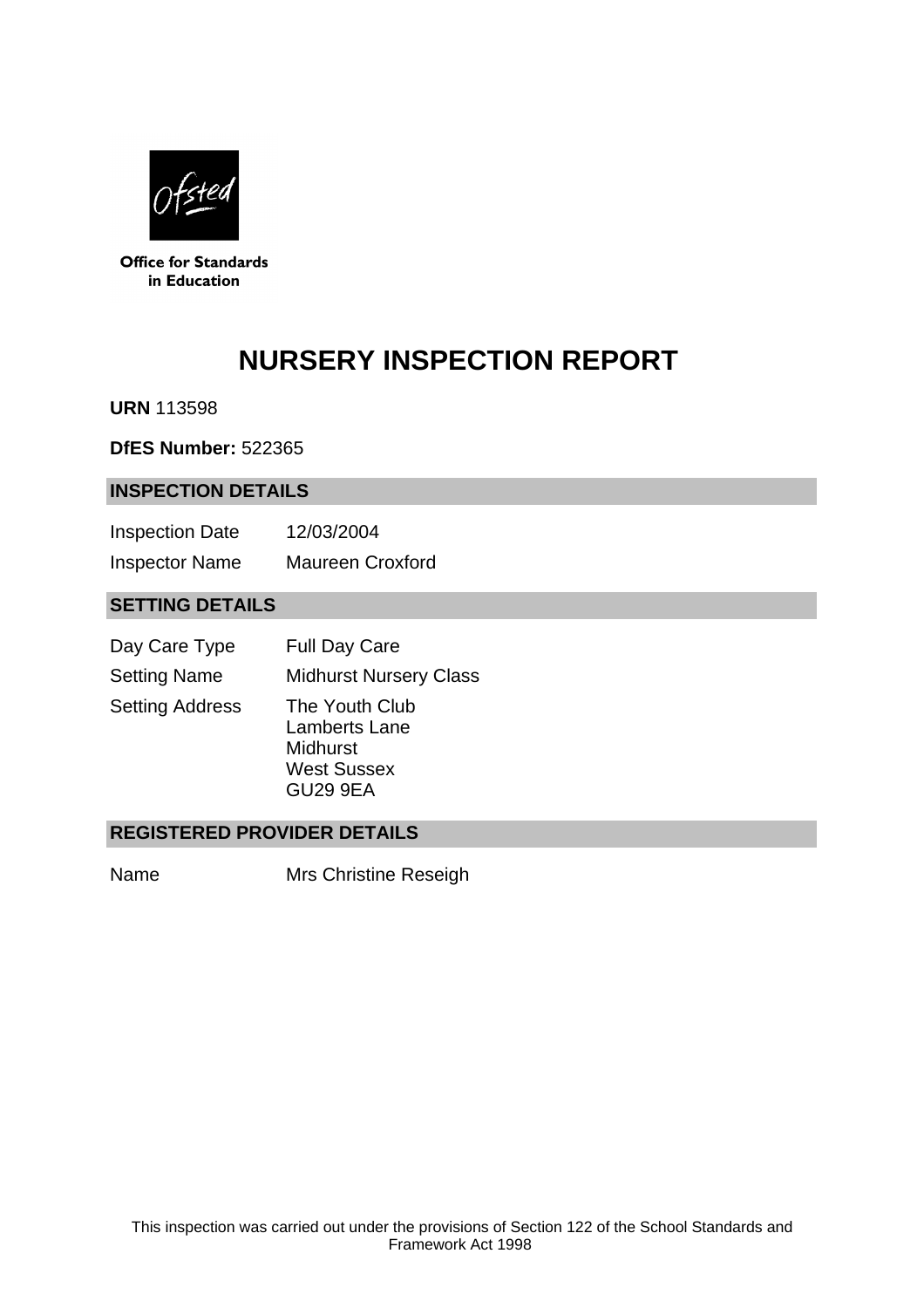## **ABOUT THE INSPECTION**

The purpose of this inspection is to assure government, parents and the public that the nursery education for funded three and four year old children is of an acceptable quality. Inspection of nursery education also identifies strengths and weaknesses so that providers can improve the quality of educational provision and help children to achieve the early learning goals (elgs) by the end of the Foundation Stage. This inspection report must be made available to all parents.

If the setting has been inspected previously, an action plan will have been drawn up to tackle issues identified. This inspection, therefore, must also assess what progress has been made in the implementation of this plan.

#### **Information about the setting**

Midhurst Nursery Class opened in 1984 and is registered for full day care. It operates from four rooms in the local Youth Club in the centre of Midhurst, West Sussex. The provision serves the local area and surrounding villages. There are currently twenty-seven children from two to five years on roll. This includes seventeen funded three-year-olds and seven funded four-year-olds. Children attend for a variety of sessions.

The group opens five days a week during school term times. Sessions are from 9.00am until 3.00pm on Monday, 9.00am until 12.15pm on Tuesday and Thursday and from 9.00am until 1.00pm on Wednesday and Friday.

There are five part time staff working with the children. Over half the staff have early years qualifications to NVQ level 2 or 3. The provider is a Frobel trained nursery teacher.

The setting receives support from a mentor from the Early Years Development and Childcare Partnership.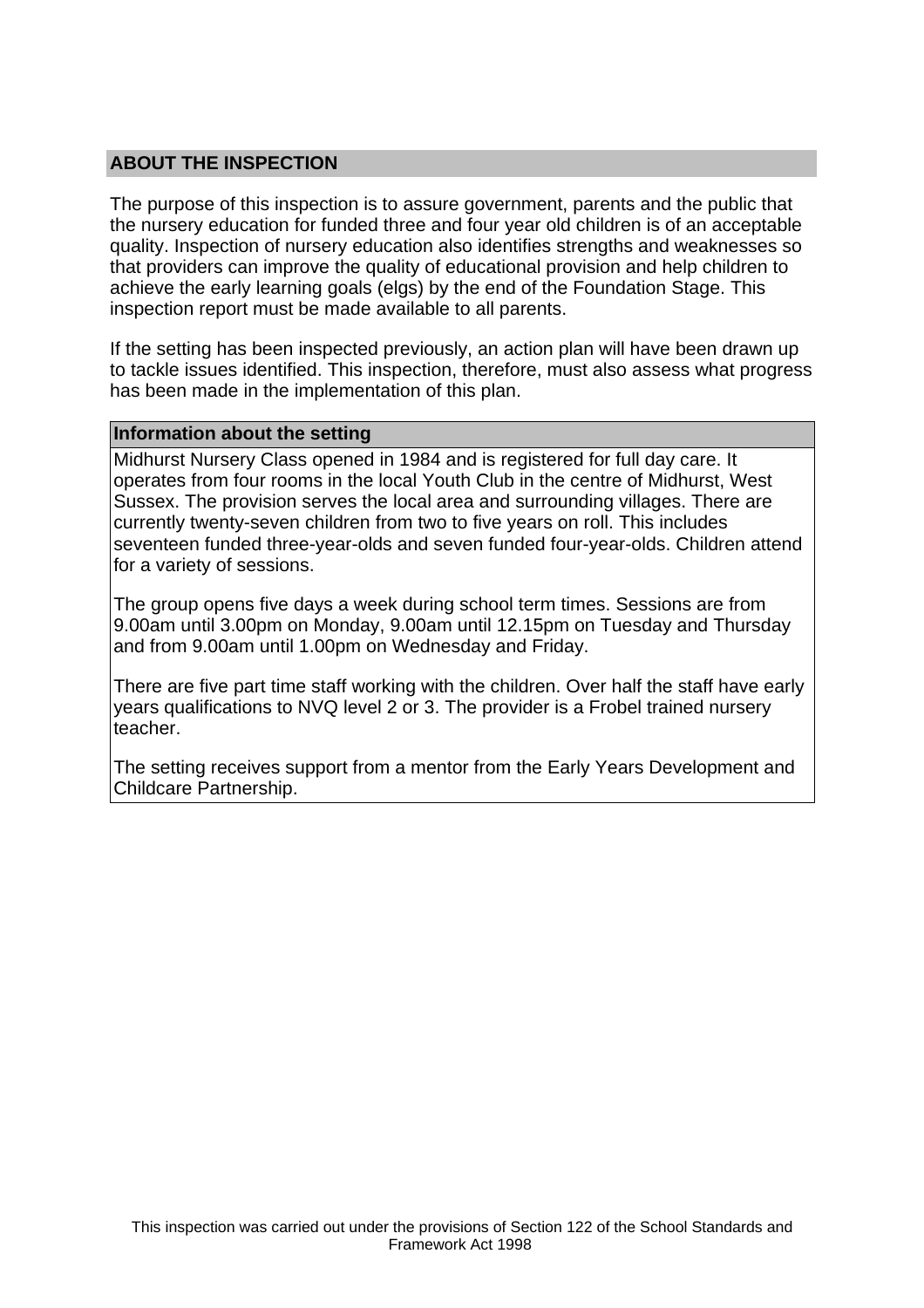## **INSPECTION OF THE NURSERY EDUCATION PROVISION FOR FUNDED THREE AND FOUR YEAR OLDS.**

## **How effective is the nursery education?**

The provision for nursery education at Midhurst Nursery Class is very good. Children make very good progress in all six areas of learning.

Staff are qualified, experienced and work extremely well together to create a calm, welcoming child-centred environment, where children are motivated and feel secure. Children are helpful and supportive to each other and behave very well.

Staff have a secure knowledge of the Foundation Stage and use their knowledge to enable each child to progress towards the early learning goals. The planning of the topics and activities in each of the six areas of learning, is extremely good. There are effective methods in place to evaluate each activity. The quality of teaching is very good.

The staff are skilled in their teaching methods and use everyday routines and experiences to extend children's learning. Excellent methods are used to teach children knowledge and understanding of the world. There are good systems in place to assess children's progress which are being further developed.

Leadership and management of the provision is excellent. Staff work extremely well as a team and act as positive role models. The manager and staff share responsibility for planning and assessment. Professional development is valued and the nursery is currently undertaking a quality assurance programme.

Partnership with parents is very good. Parents are kept well informed about the provision and their children's progress towards the early learning goals. They are made welcome in the nursery and have opportunities to become involved in topics and activities. There are effective systems in place to share information.

#### **What is being done well?**

- Staff are extremely good role models. They teach children good manners and social skills and encourage them to practice them in every activities.
- Everyday activities are extended to promote children's learning, self-confidence and independence. Children develop a good sense of community and planned activities include regular visits to the library, shopping and exploring the local area.
- Spoken language in the provision is excellent. Staff and children initiate conversations with each other and staff listen to what children have to say. They help children to extend their vocabulary and explore the meaning and sound of words, through real experiences.
- Children learn to count, use numbers in planned activities and practice their knowledge in their play. Staff teach children to sort by function, compare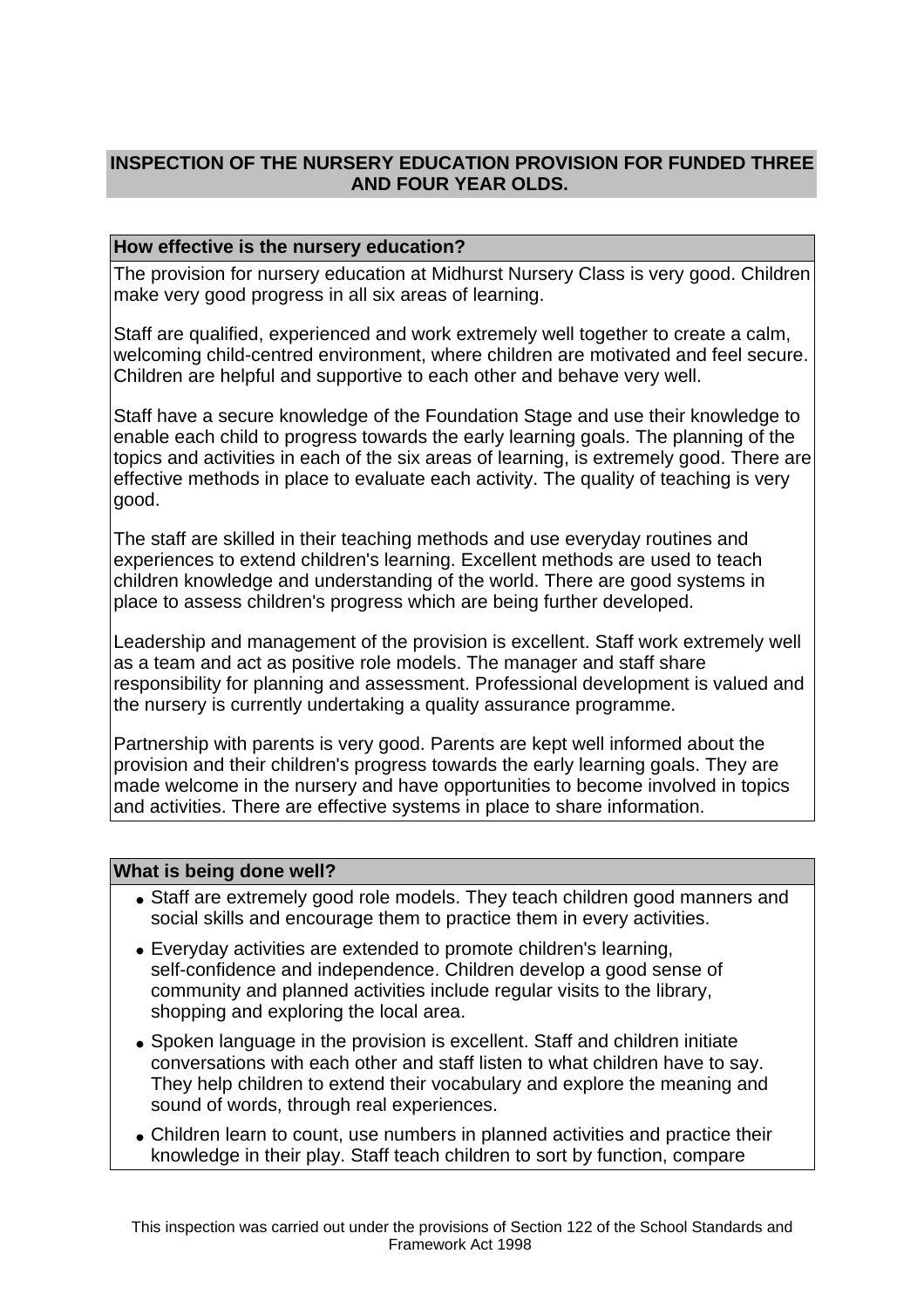shape, size, quantity and to use appropriate mathematical language.

• Children participate enthusiastically in well planned musical activities. Staff encourage children to listen to a variety of music and use musical instruments..

#### **What needs to be improved?**

• the further development of the children's developmental records.

#### **What has improved since the last inspection?**

Since the last inspection the nursery has put several measures in place to exchange information about children's development and progress. Parents and staff now readily share information through open days, Home and Nursery books, consultations and informal talks.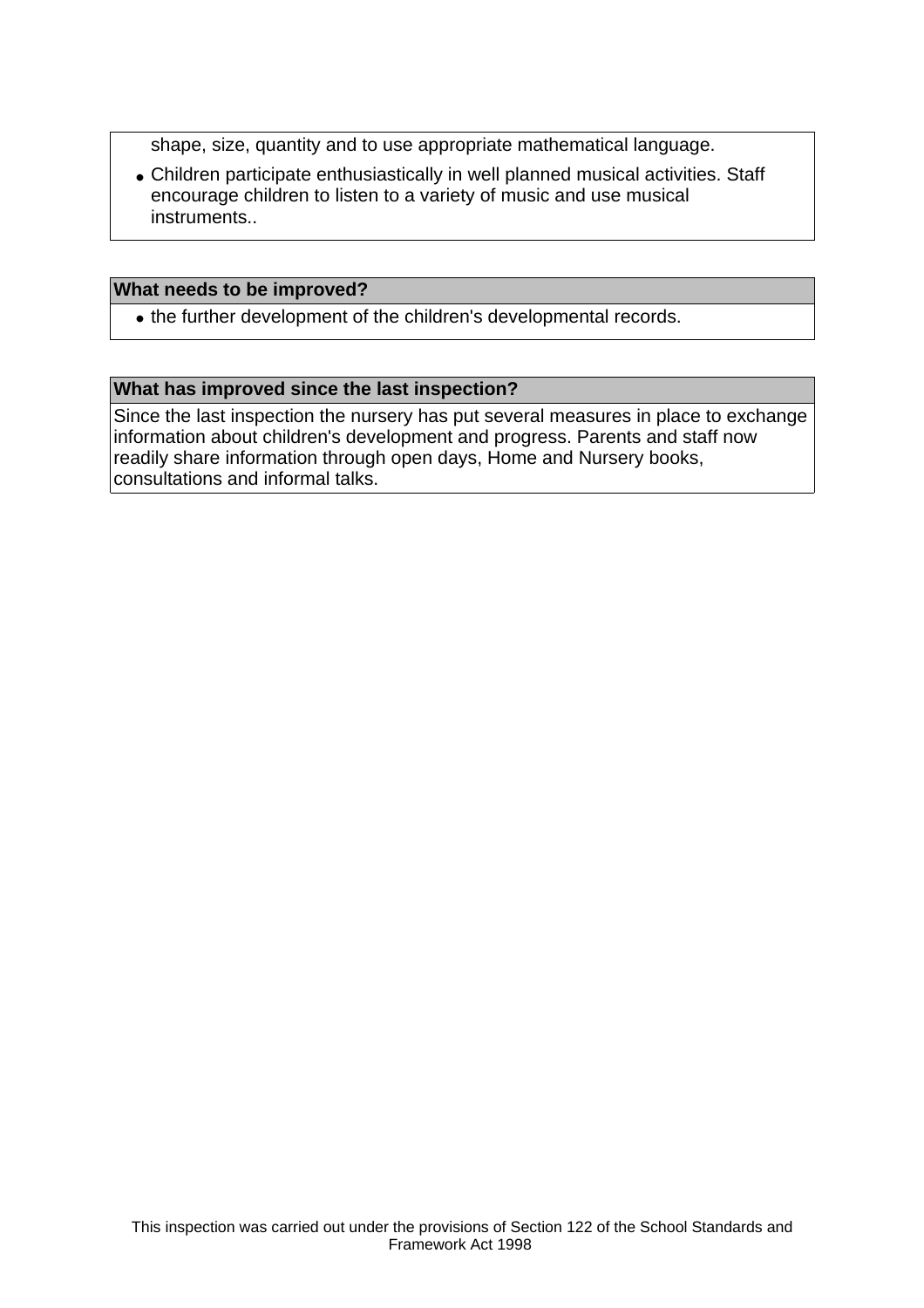## **SUMMARY OF JUDGEMENTS**

## **PERSONAL, SOCIAL AND EMOTIONAL DEVELOPMENT**

Judgement: Very Good

Children are happy, relaxed and well motivated to learn. They behave well and know what is expected of them. They are given good support and guidance to develop high levels of independence and self-esteem. Children build strong relationships with peers and staff. They are confident and are able to select resources for themselves. They are beginning to develop a sense of community.

## **COMMUNICATION, LANGUAGE AND LITERACY**

Judgement: Very Good

Children interact and converse very well with each other and staff and are becoming confident enough to use their increasing vocabulary in role play situations. Children are offered a good introduction to reading and writing through well structured activities. They appreciate and enjoy books, both for pleasure and reference, handling them appropriately.

## **MATHEMATICAL DEVELOPMENT**

Judgement: Very Good

Children are able to count reliably, using numbers in planned activities and practicing their knowledge in their play. They have many opportunities to explore simple calculation. Staff teach children to sort by function, compare shape, size and quantity and use correct mathematical language.

## **KNOWLEDGE AND UNDERSTANDING OF THE WORLD**

Judgement: Very Good

Children show a lively interest in the world around them. They remember and relate what they have learned. Staff introduce and develop the idea of the passing time by teaching the children about seasons and festivals. Children explore, investigate and discuss natural objects and materials. They have many opportunities to visit local facilities to expand their knowledge of their own environment. They use a variety of tools and techniques to construct and are able to explore simple technology.

## **PHYSICAL DEVELOPMENT**

Judgement: Very Good

Children move with confidence and safety around the nursery. Children show good co-ordination and an awareness of space and others. They have regular planned physical activities, both indoors and outdoors. Children develop excellent fine motor skills through good teaching techniques and graded resources. Staff teach the children the importance of keeping healthy and good health and hygiene practice in everyday situations and in planned topic work.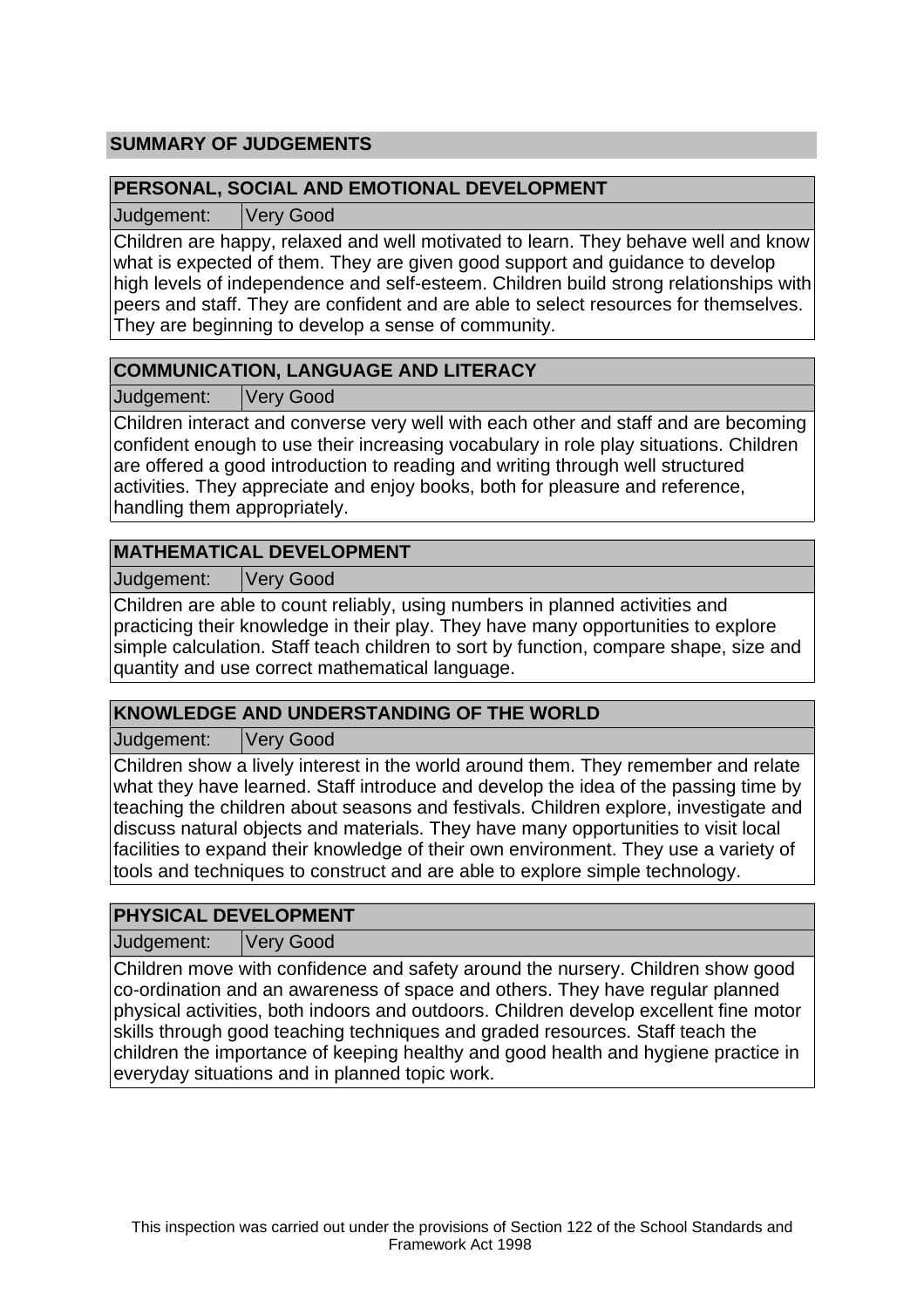# **CREATIVE DEVELOPMENT**

Judgement: Very Good

Children participate enthusiastically in well planned musical activities. Staff encourage children to explore a variety of different types of music and instruments. Children have opportunities to experiment with colour, shape and texture in art, craft and design. Staff provide opportunities for children to express themselves through role play and to use their imaginations in creative activities.

**Children's spiritual, moral, social, and cultural development is fostered appropriately.**